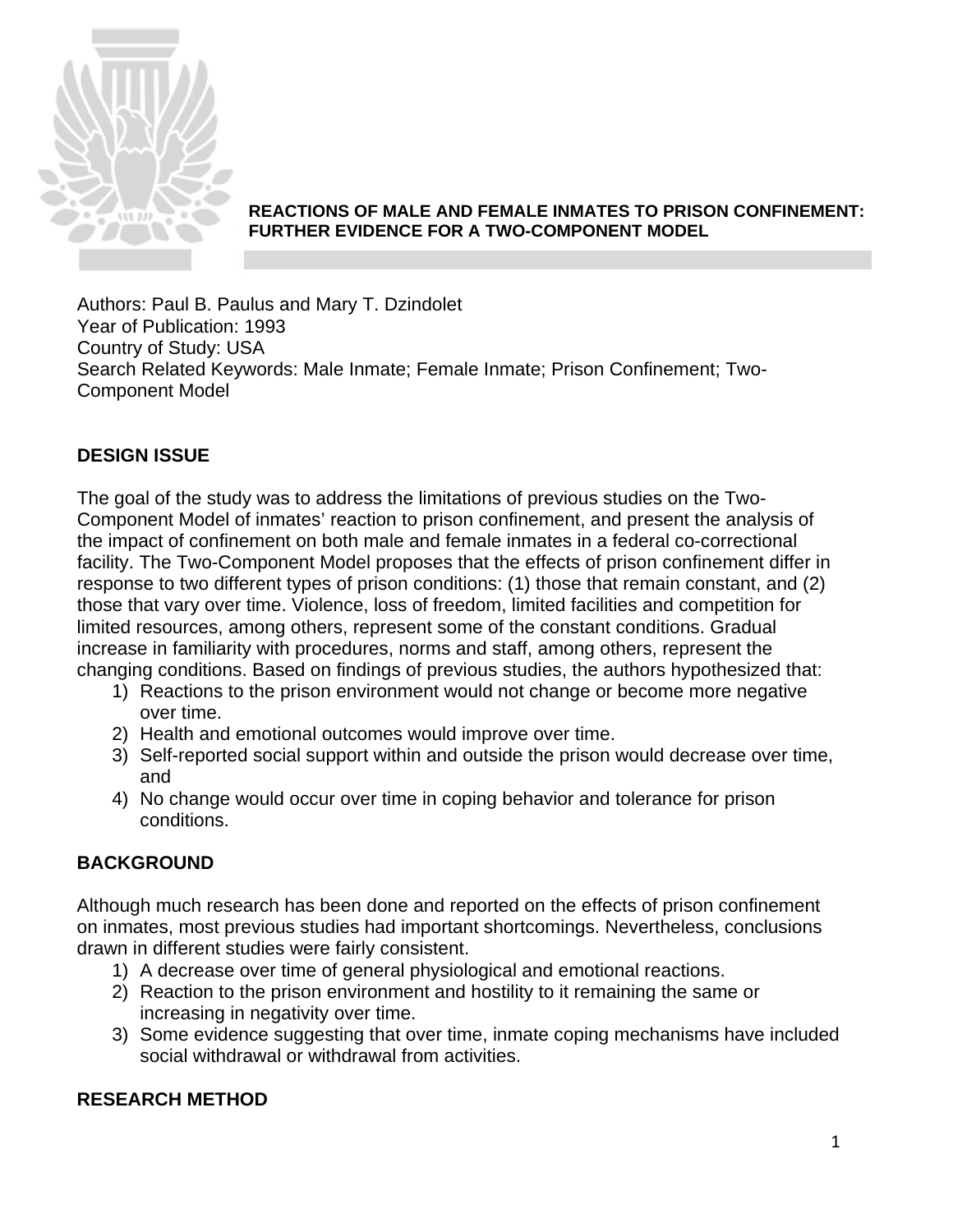

### **REACTIONS OF MALE AND FEMALE INMATES TO PRISON CONFINEMENT: FURTHER EVIDENCE FOR A TWO-COMPONENT MODEL**

The study was conducted in two phases at a federal co-correctional (housing 700 inmates, both male and female) facility in southwestern United States. The prison was a minimum security facility catering to end-of-sentence stage inmates or those with short-term confinements. Male and female inmates were housed in separate dormitories, but were allowed to interact in all other areas of the prison. Forty female and forty male inmates volunteered to participate in the study.

A longitudinal study design was adopted, with two data collection points – one soon after the inmate arrived and the second after four months of prison confinement. Each time, the participants were administered a questionnaire and had their blood pressure measured. The questionnaire included items on demographics, surroundings, mood, social support, coping styles, symptoms, problems, and tolerance. Medical records of the inmates were accessed to obtain information on the number of clinic visits between the two phases of data collection and the nature of complaints on these visits. Quantitative analyses were conducted to identify and examine differences over time.

## **FINDINGS**

Data analyses confirmed previous study findings in most, but not all, areas:

- 1) Reactions to the prison and its social environment increased in negativity over time.
- 2) Blood pressure decreased over time.
- 3) Number of medical visits and frequency of health problems remained constant over time.
- 4) Housing evaluation and environmental problems remained constant between the two data collection phases.
- 5) Anger, depression, anxiety and degree of control did not change.
- 6) Availability of and satisfaction with social support decreased over time.
- 7) Mood did not change between the two data collection points.

Overall, the findings provide further evidence in support of the Two-Component Model, and that the effects of prison confinement are similar on both sexes in direction but at different levels of intensity.

## **IMPLICATIONS FOR DESIGN PRACTICE**

For design teams embarking on a new or renovation courthouse project, consider increasing access to social support or providing spaces that encouraged social support.